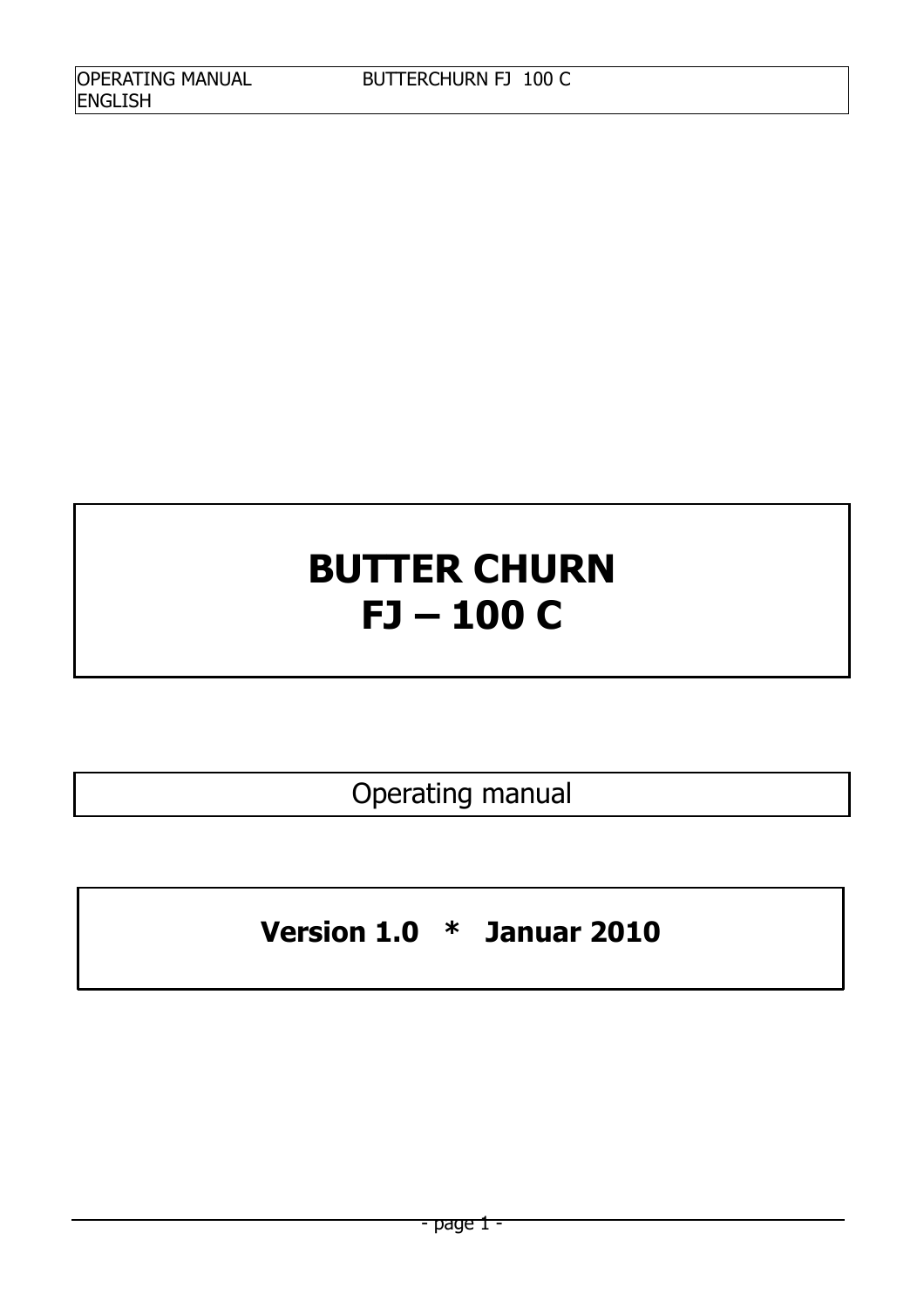## **General Safety Recommendations**

- **Before installation please read this manual carefully.**
- **Device can work only with closed and fixed cover.**
- **Disconnect churn from electrical outlet before cleaning and after use.**
- **Don't repair the device yourself; in case of malfunction rather call the authorized service offered by your distributor.**
- **Protect the driving group from water and humidity.**
- **Children should not use the device.**
- **To ensure proper function and operation, the instructions in this manual must be followed exactly. If you do not follow these procedures, it will cause malfunction and damage to the unit for which the manufacturer is not liable.**
- **In case of malfunction, contact an authorized distributor for service. Do not attempt to do any repairs yourself.**
- **Make sure that the valve on the outlets is closed**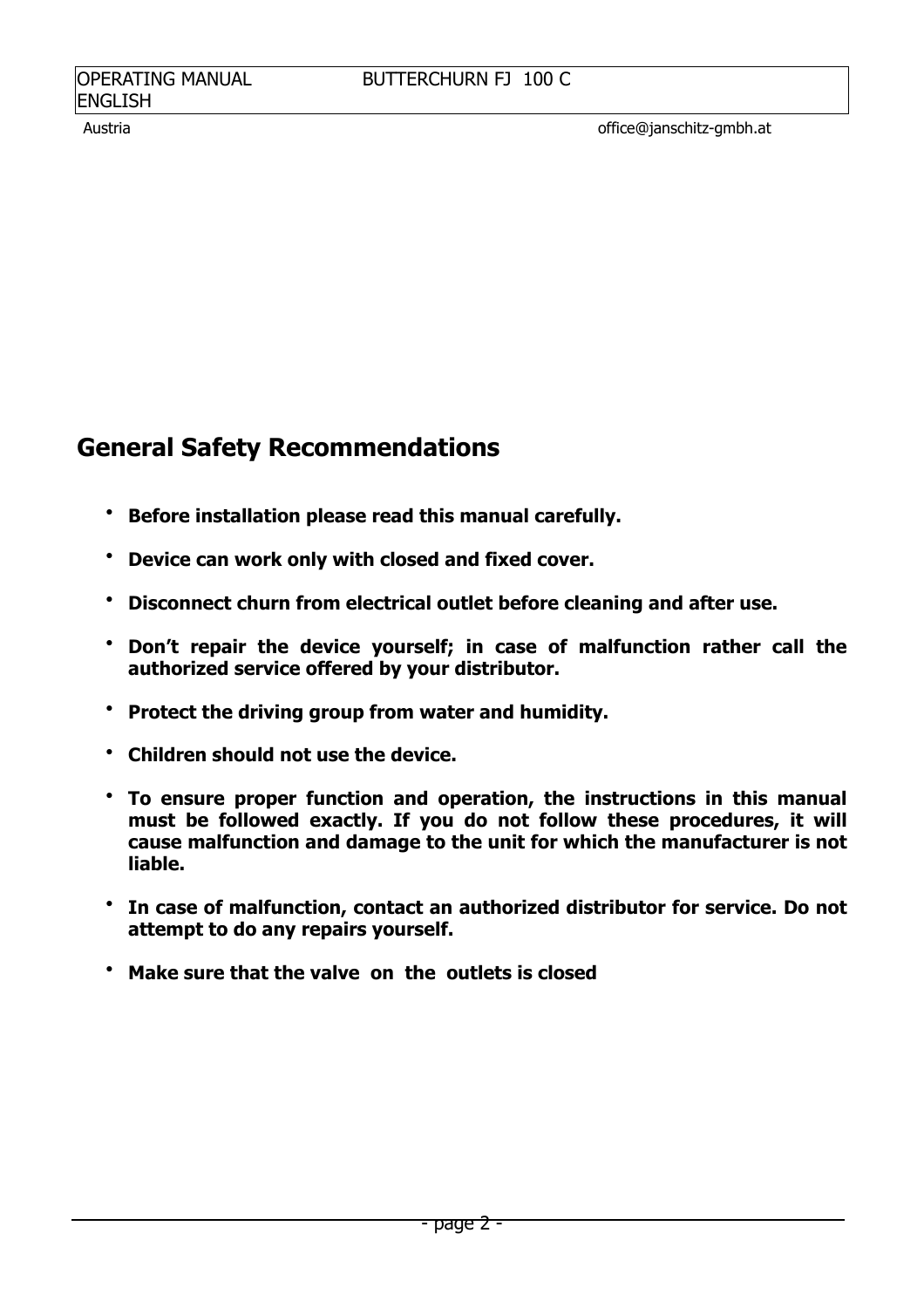**Thank you for purchasing this Butter Churn. We assure you complete satisfaction providing the instructions in this manual for use, care and cleaning are followed carefully.** 

## **Technical data**

Operation Voltage 220 V/50 Hz 115 V/ 60Hz Motor Power 1.100 W 750 W Working rotation speed 36 Rpm to 124 Rpm Working Capacity 15 to 50 liter Max capacity **50** liter Net weight **67** kg Protection type IP 56

**Model FJ – 100C FJ – 100C / 115**

**Setting up** 

- Remove packing material and unfix the device.
- Place the device on a table or other stable surface in a clean dry working area. Working area must be strong enough.
- Control position of the silicon washer must stay in groove on cover
- Put the cover on the container and connect the cover to the container with the fixing devices so that contact is made on security switcher.
- Connect cooling –warming coat on cooling or warming source .
- Connect upper valve on cold water

#### **Please note!**

**A properly grounded electrical outlet is required to operate this churn.**

**Base or table must be stable.**

## **Cream**

The preparation of the cream for churning is important because it can affect the taste, aroma and quality of the butter. Remove a quantity of skim milk so that the fat containing the remaining liquid is 40% to 45% fat for sweet cream and 30% to 35% fat for sour cream. Pasteurization of the cream is recommended.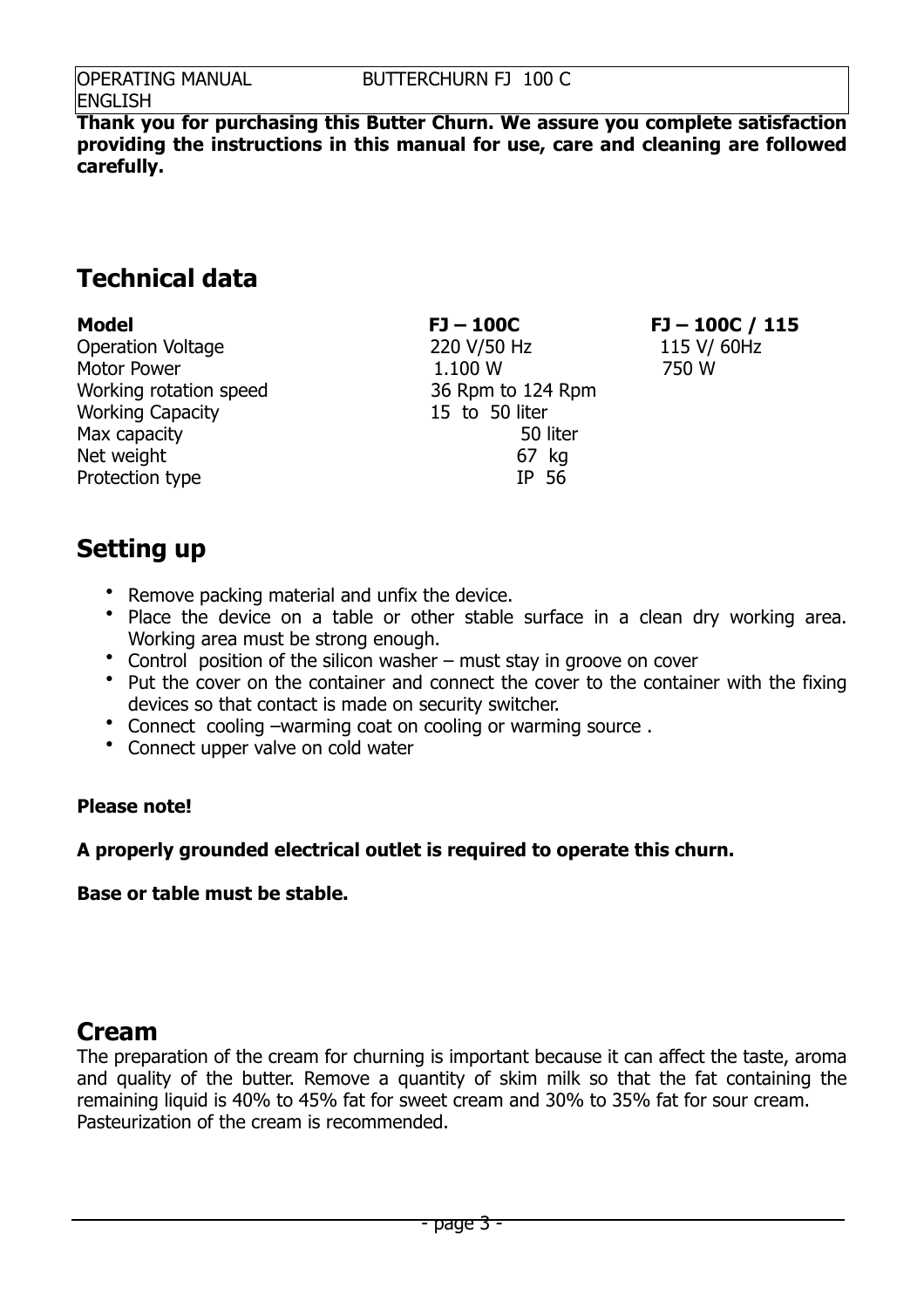#### **Important!**

**Cool and ripen the cream by storing it for 2-3 days at 5 to 8 ºC (41 F to 46 F) in the summer or 8 to 10 ºC (46 F to 50 F) in winter**.

## **Production of butter**

- The container must be cleaned carefully and rinsed with cold water before filling with cream. This cools the container and creates a water film on the container which helps prevent the butter from sticking.
- The container should be filled approximately 15% to 40% of its volume. **The cream should never cover axe of mixer**
- **If you have 51 l cream , than it is better to fill two times with 26 l, than making one time. You get better quality of butter.**
- The temperature of the cream should be between **14° and 16 ºC** (55 F and 57 F). If temperature of cream in container is not right ( 14°C) than warm or cool the temperature of cream with water to the right level.

Quantity of Cream

| Maximum | 50 litre |
|---------|----------|
| Minimum | 15 litre |

#### **The cream should never cover axe of mixer**

- Put cover in right position. Inox lamella on cover must cover button on security switch.
- Fasten the cover with fixing devices and make sure there is contact with the security switcher.
- Put on the main switch( 18) to start to work. With bottom on the box choose and set up the speed. Small display shows the speed.
- If the cream has a lower fat content, choose higher speed.
- Small revolution of mixer usually used for cleaning butter

Normally the production of butter takes less then 20 minutes, but it can take a little longer or shorter time, that depends of the amount of cream, fat content, temperature, etc. Butter production should take no longer than 20 minutes, but if the butter production takes longer than 20 minutes, it could mean that the cream has not been prepared properly.

### **Notice! The production time of butter is limited on max 20 minutes.**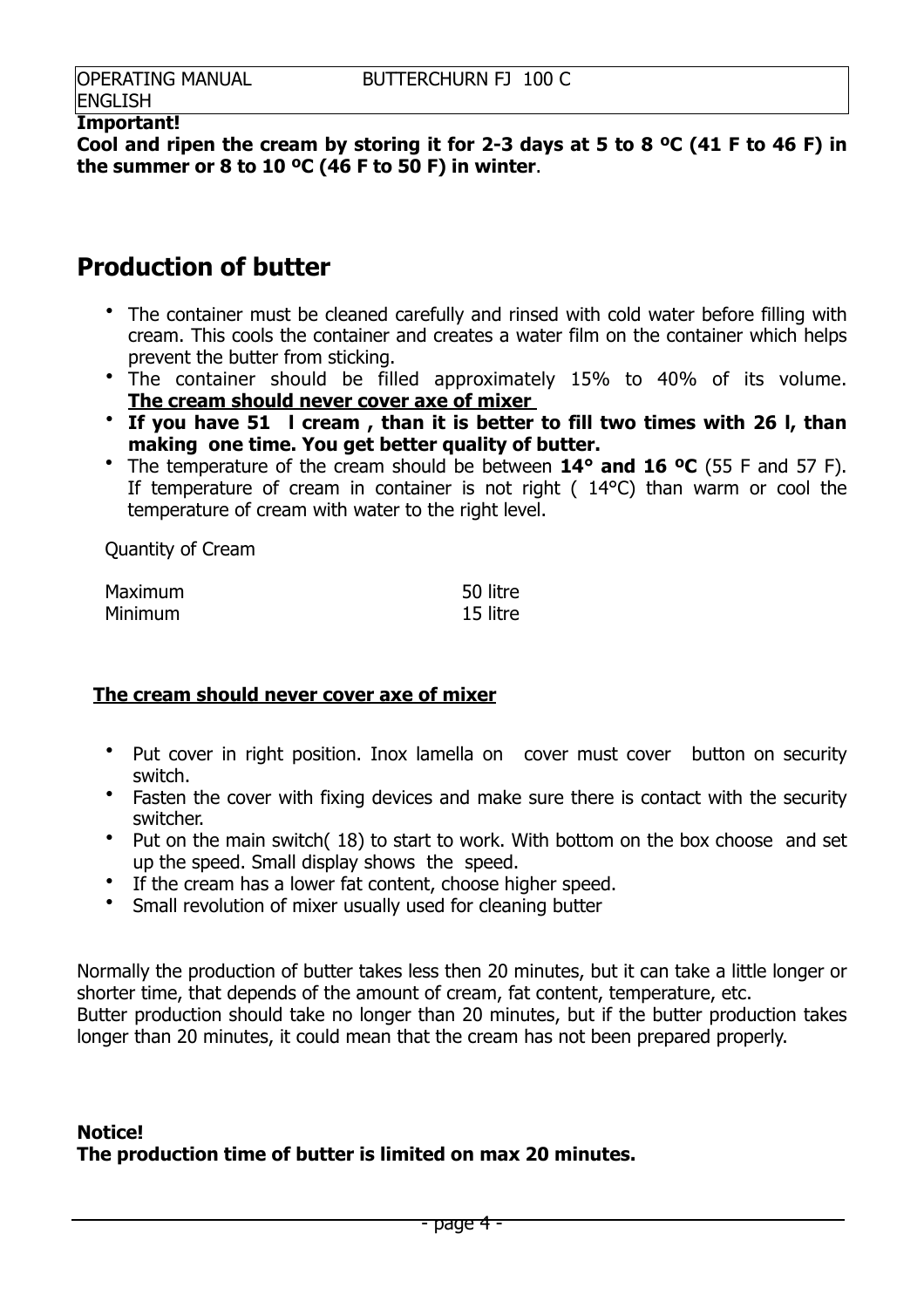**The bowl should be filled approximately 15% to 40% of its volume. The cream should never cover axe of mixer.** 

## **Finishing the butter churning process**

- After approximate of 20 minutes it starts to make a butter ( buttermilk and butter in grain).
- Open bottom valve and pour out the buttermilk.
- Open upper valve and add cold water (approx. 6-12 °C). Clean the butter.
- Set up small speed turn button unclockwise and check revolution on display
- Grainy Butter becomes a compact mass. Butter is finished.
- Open the cover and take out the butter
- Remove the mixer: hold the mixer with one hand and with the other hand remove fixing hook on back side of device and take removable spindle and remove it for distance which is necessary. When the removable axe is out of mixer than the mixer can be removed.

## **Cleaning of the butterchurn**

Clean the body of driving group with a wet and soft towel. Proper drying.

## **Cleaning of the container and the mixing device**

Remove the cover. Then take the rubber washer from the edge of the container. Clean the container, mixing device and rubber washer with hot water (60 °C) by adding a detergent. For the last cleaning use hot clear water. After this the butter churn should be properly dried. When this is done, put the rubber washer back on the cover. Put the mixer in the container on the driving axe. With the other hand push removable spindle into the hole of the mixer and fix this spindle with fixing hook.

#### **Cleaning of the cover**

Clean cover with hot water (60 $^{\circ}$  C) by adding a detergent. For the last cleaning use hot clean water.

#### **Important**

## **Be careful that no water (or other liquid) is entering in driving group.**